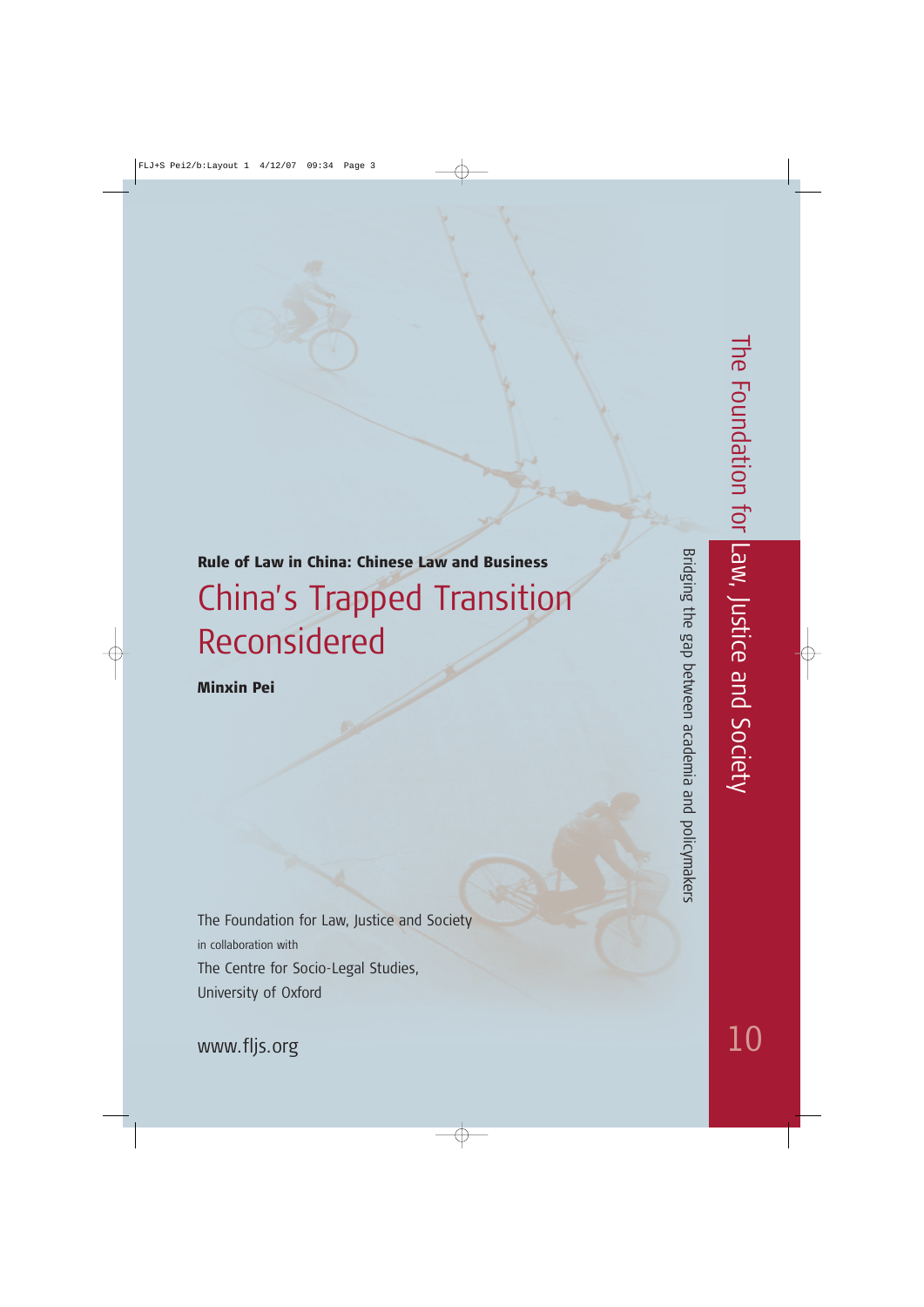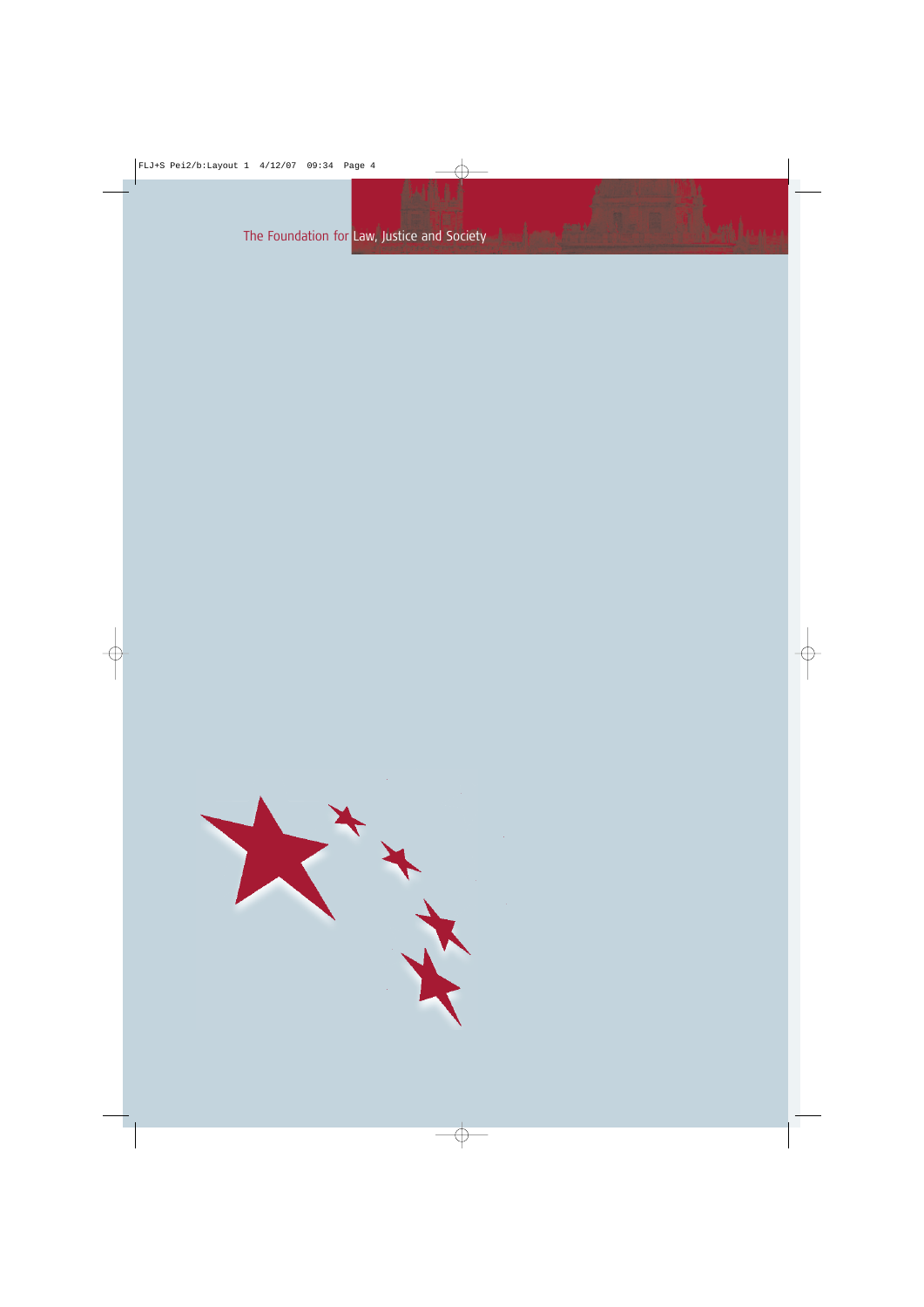## China's Trapped Transition Reconsidered

The participants at the workshop raised many important issues and points to contest my thesis that China's transition from a state-socialist economy and totalitarian political system has fallen into a trap. In this reply, I briefly respond to some of the most salient issues raised at the workshop. The purpose of my effort is not so much to defend my positions and views, but to clarify and amplify them.

#### *Trapped transition: what does the concept mean?*

Several participants questioned the concept of a 'trapped transition', pointing out that it is both ambiguous (i.e., how to define a trap?) and 'teleological' (which implies an end point of a process of change). In the book, I explicitly state that 'trap' is used metaphorically. The analytical term is 'partial reform equilibrium'. By this rather convoluted term I mean a state of affairs in which incomplete reforms have created conditions that motivate the ruling elites to maintain the status quo and resist further reforms, hence the trap.

The comments on whether transition has to be 'teleological' are very serious. While I believe that transition does not necessarily imply an end point in theory (we all know where the beginning point is, but not the end point), I feel that the *direction of the transition* ought to be clear. In the Chinese case, the direction is toward a more market-oriented economy, more rule of law, and more democracy.

#### *Measuring governance: deficits and trends*

Is China's governance deteriorating or improving? How do we measure governance? Existing measures of governance rely mostly on surveys and have limited value. While it is true that China's governance performance, according to the World Bank's measures, is in line with its per capita gross domestic product (GDP) at market prices, we need to

note two points. Firstly, even adjusted for per capita income, China's governance is at the bottom 35–40 per cent of the countries included in the survey. Secondly, if adjusted for purchasing power parity (PPP), which will raise Chinese per capita income by at least 100 per cent, China's governance will be much more impressive than that of its peer group. The most problematic aspect of measuring governance is the selection and weighting of each component. To date, no analyst has developed a satisfactory tool to solve this problem.

Another issue raised is whether governance is improving in China. Dali argues that it is, based on the Chinese government's recognition of the problem and on its recent measures taken to address such issues as access to healthcare, corruption, banking reform, and public safety. While it is true that the crackdown on coal mine accidents appears to have reduced mining deaths in the last two years, the level of mining fatality in China remains the highest in the world. Improvement from a low base is encouraging, but is more easily achieved.

The Chinese government, to its credit, has clearly recognized the problems of declining access to healthcare and education, as well as the rising problem of environmental pollution. But has it adopted effective measures? The rhetoric from Beijing has not been matched by real action. According to Nick Lardy, Beijing has hardly increased its social spending in the last two years despite its rhetorical commitment to social harmony.

The banking sector reforms, also cited by Dali Yang as another example of improvement, remain a work in progress. With capital injection in excess of 25 per cent of GDP and rapid economic growth in recent years, the financial health of the banking sector has definitely improved. But whether Chinese banks have fundamentally altered their governance remains in question. According to Victor Shih, they have not.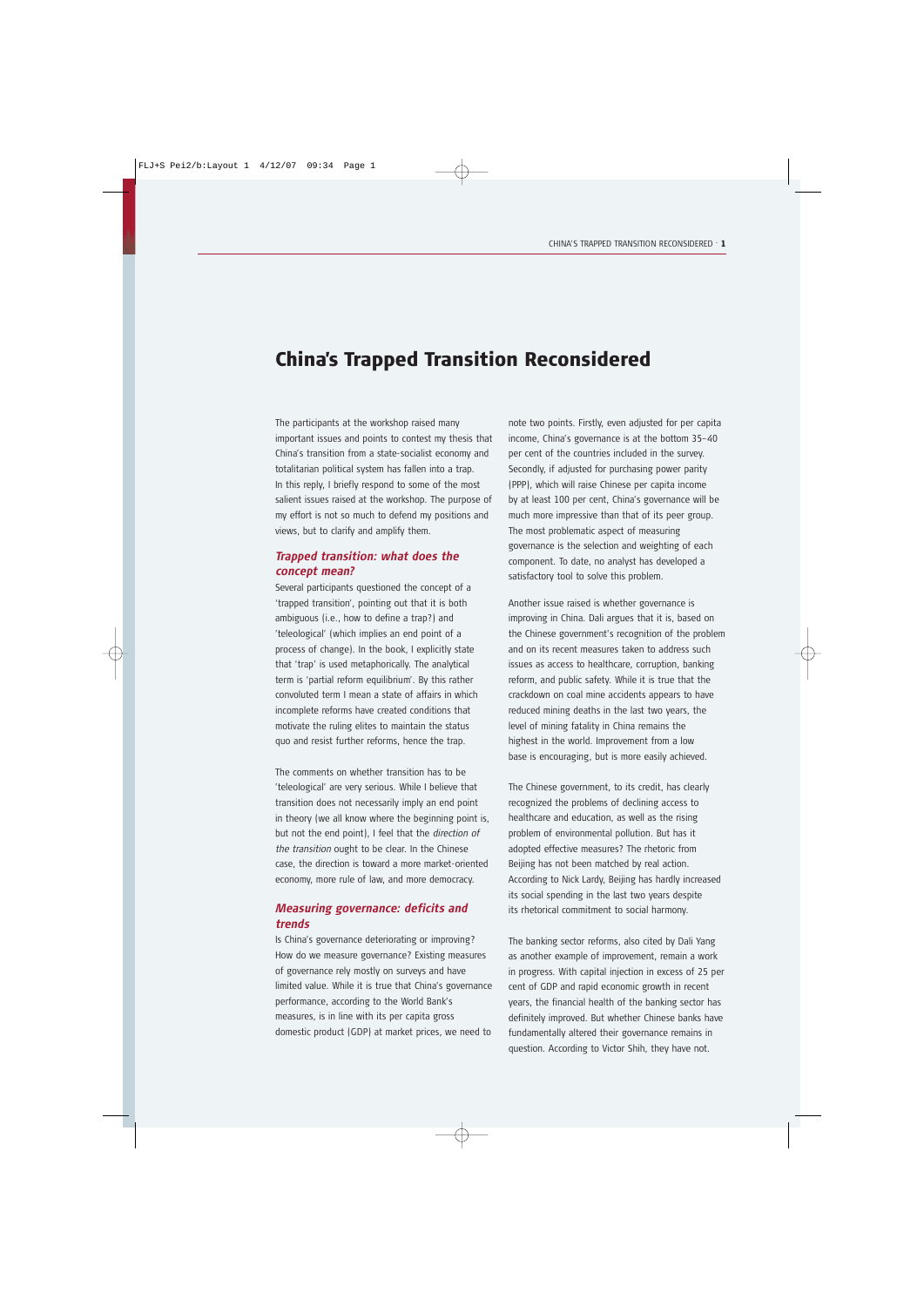The most difficult issue facing analysts in measuring governance in authoritarian regimes is that such regimes conceal systematic failings while exaggerating achievements. As a result, official figures do not convey adequate information on the true conditions in the country. Even though China today is doubtlessly more open than before, the government does not provide much of the critical data on assessing governance, or at least in a sufficient amount to make such an assessment more accurate. For example, the official data on corruption are spotty at best. Data on environmental degradation, literacy rates, and dropout rates in schools are highly questionable.

Based on the experience of the former Soviet bloc countries, post-collapse revelations showed that the extent of the damage done by the communist regimes to their societies and environment was actually far worse than expected. Therefore, in evaluating governance in authoritarian regimes, it may be safe to assume that the conditions are worse than indicated by official data.

#### *Is gradualism a success?*

Evaluating China's economic reform is another contentious issue. In my book, I question the long-accepted view that China's gradualist reform is an unqualified success because of the distortions gradualism builds into the reform process and because of the problem of rent protection and dissipation by insiders. Barry Naughton's brief directly challenges this assessment. He believes that, if anything, gradualism has been even more successful than commonly understood because of the impressive growth China has achieved under this model. Judging by the growth record, there is clearly no denying that China's reform experience has been a stunning success.

However, economic growth is only one measure of transition, although it is among the most important yardsticks of progress. In assessing China's gradualist strategy, we need to do three things:

use a more comprehensive measurement of economic growth that takes into account the *quality* of economic growth,

place growth in the overall context of institutional reform, and

measure progress relative to other transition countries.

If we perform these three tasks, we will note that China's growth rate needs to be discounted to take into account:

environmental degradation (about 3–10 per cent of GDP per year),

rising income inequality,

the costs of writing off massive non-performing loans (about 25 per cent of GDP in 2005), and

official corruption.

Obviously, we have no accepted methods for how to discount growth on the basis of quality. But it seems to me that a minimum of a 3 per cent downward adjustment, which reduces China's growth since 1978 to around 6.8 per cent, would not be excessive.

Gradualism may have delivered stellar growth, but the record of institutional reform under gradualism has been far less impressive. Despite the increase in technocratic capabilities, China today does not have effective regulatory institutions (though more effective than before the reform, when there were practically none); its capital markets have lagged behind economic growth and function poorly; and the legal system is, at best, still evolving (see below). More importantly, after nearly three decades of reform, China's overall economic institutions perform at a less satisfactory level than both Eastern European transition countries and its large developing country peers.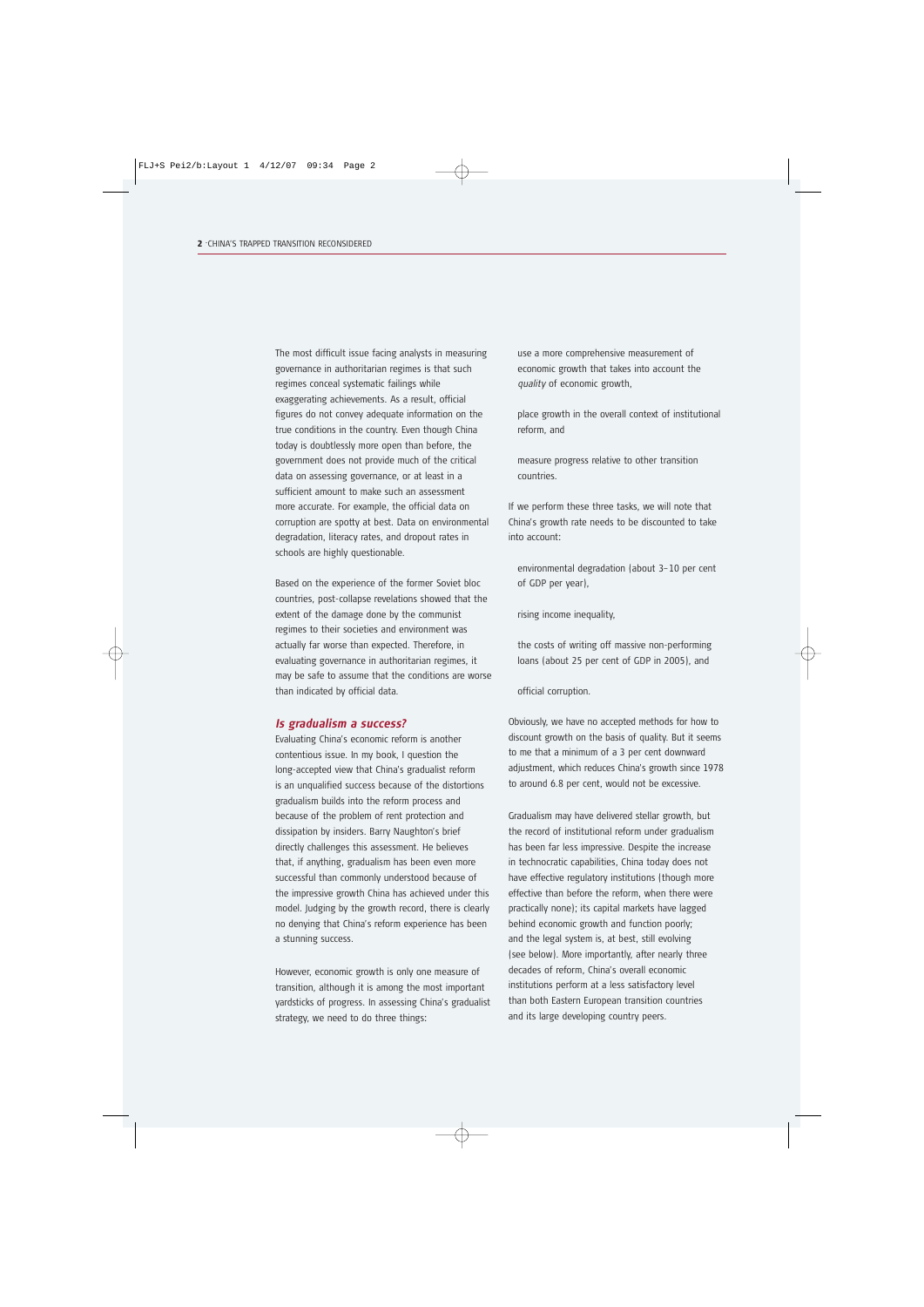One of the biggest differences between Naughton's view and my view is how to assess the effectiveness of policy implementation in China. While he cites examples of policies announced by Beijing designed to combat rent-seeking, reforming banks, and to dismantle monopolies, I remain sceptical about the effectiveness of their implementation. The announcement–implementation gap, in my view, remains large because the current central government has demonstrated time and again its inability to overcome local resistance to sound policies. Take illegal land seizure, for example. The problem is well known and the central government has announced numerous measures, but the problem persists.

This brings me to one serious shortcoming of my chapter on the predatory state. I completely missed the story of land sales, which generated huge revenues for local governments since the 1990s (and cushioned the blow of the recentralization of taxes) and became the principal channel of decentralized predation.

Finally, it is important to recognize the direction of reform in China. We need to judge whether it is moving forward or is stagnant. While many long-time observers believe that the process is moving forward, citing a long list of initiatives announced or taken by the Chinese government, I think that we need to apply strict benchmarks that would include:

the privatization of large state-owned enterprises (SOEs),

the liberalization of the so-called strategic sectors recently declared by the government as off-limits to the private sector,

the genuine independence of the central bank, and

the further reduction of the role of local government in economic activities.

#### *Is political reform stuck?*

I concede that, as Joe Fewsmith points out in his brief, a great deal of political reform is taking place at the grass-roots level on the initiative of reformist local officials. He cites many experiments as evidence of this bottom-up process. This trend is to be welcomed. But I remain unconvinced that these individual, low-level experiments actually amount to a shift in the direction or strategy of the ruling party. I base my doubts on the following:

no top leader has publicly endorsed experiments such as the two-ballot system in the selection of township mayors or the scrutiny of budgets by the local people's congress;

experiments are restricted to only a very small number of counties, perhaps no more than thirty, or one per cent of the total counties in China; and

even experiments in inner-Party democracy are unduly restrictive, both in terms of the number of Party cells allowed to experiment with this novel concept and in terms of the forms of democratic activities allowed in the Party.

The record on legal reform is clearly mixed. I readily accept Randy Peerenboom and Jacques DeLisle's accurate description of many key reforms implemented in recent years. These reforms, to varying degrees, may have improved the capabilities and performance of Chinese courts. The efforts to increase the professional qualifications of judges, improve trial procedures, reform the criminal justice system, and make court proceedings more transparent are steps in the right direction.

However, assessing the effectiveness of these reforms is difficult because of the well-known implementation gap and the regional disparity in carrying out these reforms. Empirical research is needed to evaluate whether these reforms have actually raised the level of performance of Chinese courts.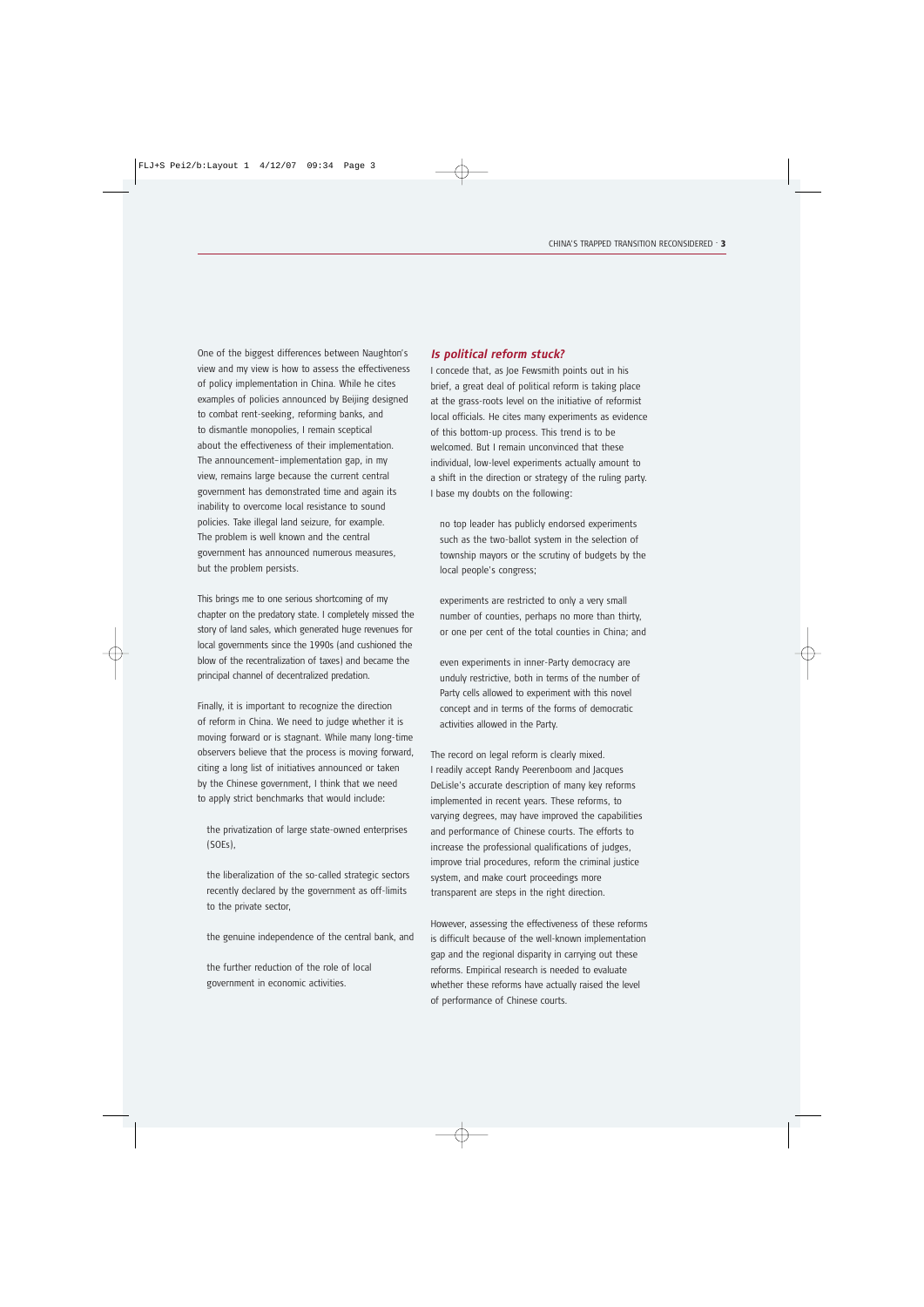The greatest problem in reforming the legal system, I believe, is judicial independence. Many of the reforms adopted actually do not reduce the Party's control of the judiciary (which is why they were allowed). I thus strongly urge the adoption of benchmarks in measuring legal reform in general, and judicial independence in particular. For example, as long as the following measures are not adopted, we need to remain sceptical about the progress and direction of legal reform in China:

the abolition of the political-legal committee of the Communist Party, which oversees and constantly interferes in the legal system;

the transfer of power to appoint presidents and vice-presidents of local courts by local governments to a higher level of government;

the funding of local courts by the central government, instead of by local governments;

the relinquishing of power of certifying lawyers by the justice bureau and the transfer of the same power to an independent bar association; and

the exit of the Communist Party from the judicial system.

Until these benchmarks are met, it will be difficult to claim that China has made genuine progress toward building an independent judiciary.